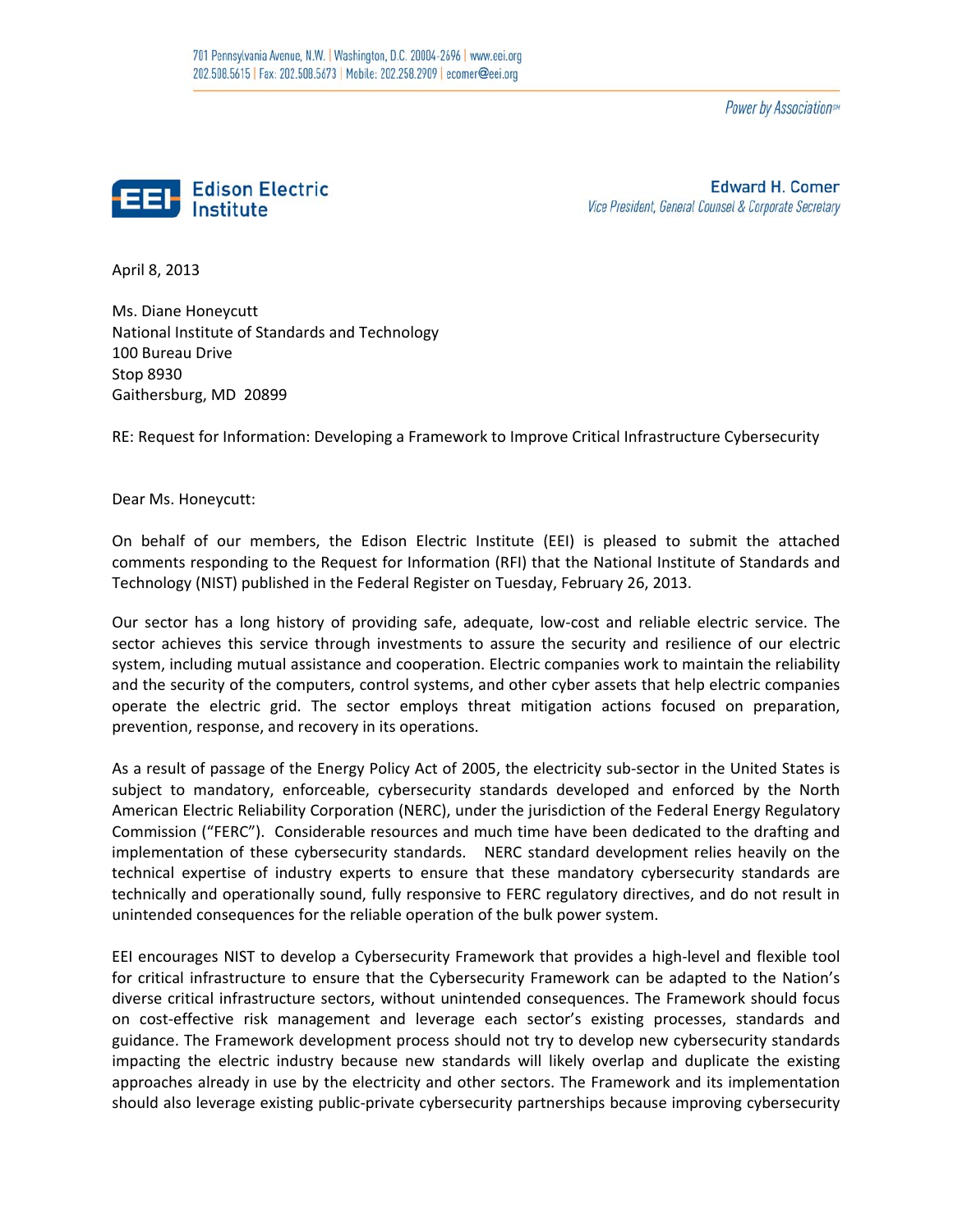requires coordinated efforts among electric companies, the federal government, and the suppliers of critical electric grid systems and components.

 EEI looks forward to participating and supporting the NIST Cybersecurity Framework development process. Please contact Mr. David Batz at 202 508 5064, dbatz@eei.org, if you have any follow‐up questions about our comments.

Sincerely,

 Edward H. Comer Vice President & General Counsel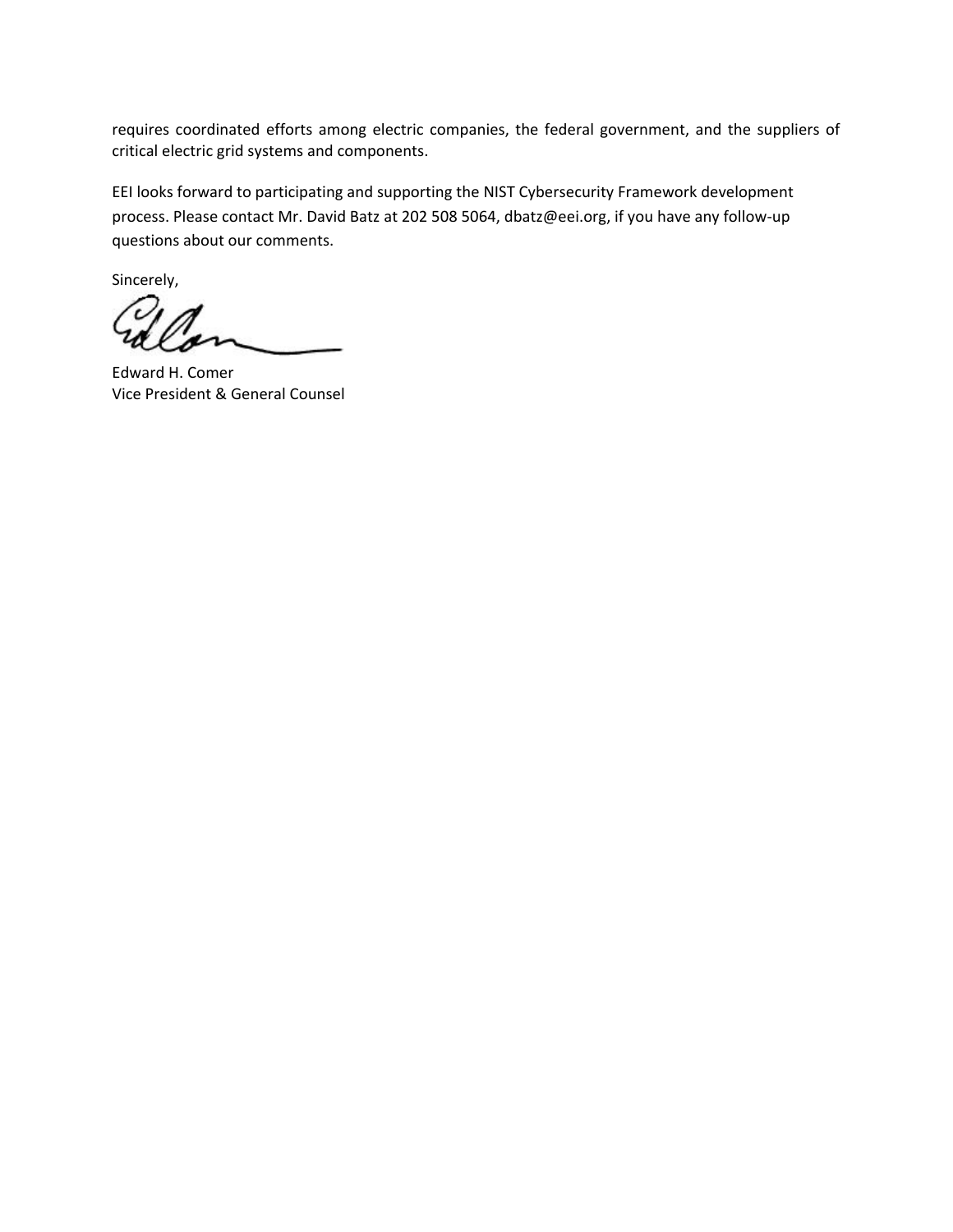# **Comments of the Edison Electric Institute**

# **On the NIST RFI Developing a Framework to Improve Critical Infrastructure Cybersecurity April 8, 2013**

 The Edison Electric Institute (EEI) is the trade association of U.S. shareholder‐owned electric companies. EEI's U.S. members serve more than 98% of the ultimate customers of electricity in the shareholder‐owned segment of the industry and represent about 70% of the U.S. electric power industry. EEI is part of a broad coalition of electric power stakeholders focused on cybersecurity. This cybersecurity coalition includes several major trade associations representing the full range of electric generation, transmission and distribution companies in the United States, as well as regulators, Canadian interests and large industrial customers. $^1$ 

 Protecting the nation's electric grid and ensuring a safe and reliable supply of power is the electric utility industry's top priority. Thus, our industry takes cyber security threats very seriously. EEI shares the goals of Executive Order 13636 to enhance the protection and resilience of the Nation's critical infrastructure through public‐private partnerships. We welcome the opportunity to comment on the NIST Cybersecurity Framework.

 The power grid is a complex infrastructure made up of networked generation, transmission, distribution, control, and communication technologies, which can be damaged by natural events such as severe storms as well as malicious events such as a cyber attack. Cybersecurity is not new to the electricity sub‐sector—it has been a growing priority over the past decade. The sector employs threat mitigation actions focused on preparation, prevention, resiliency, response, and recovery in its operations. As threats to the grid continue to grow more sophisticated, the sector continues to strengthen its defenses.

 As a result of passage of the Energy Policy Act of 2005, the electricity sub‐sector has been subject to mandatory, enforceable, cybersecurity standards under the jurisdiction of FERC. The standards drafting process, which is conducted by the North American Electric Reliability Corporation (NERC), relies heavily on the technical expertise of industry experts working in conjunction with federal regulators to ensure that cybersecurity standards are technically and operationally sound and do not result in unintended consequences. Considerable resources and much time have been dedicated to the drafting and implementation of these cybersecurity standards.

 Owners and operators of nuclear energy facilities are also subject to extensive regulation by the Nuclear Regulatory Commission (NRC) to ensure cyber protection. The nuclear energy industry implemented a cybersecurity program in 2002 to protect critical digital assets. In 2009, the NRC built upon this program by establishing cybersecurity regulations for U.S. nuclear reactors. A memorandum of understanding and policy statement by the NRC ensure that there is good coordination between NERC and the NRC, so that no gaps in protection exist for nuclear generators.

 EEI, our members and others in the electric industry also work with government partners in a variety of voluntary contexts to protect against cyber threats. Through these efforts, we have learned that standards

 1

 EEI is also joining this coalition in filing brief comments to the NIST RFI.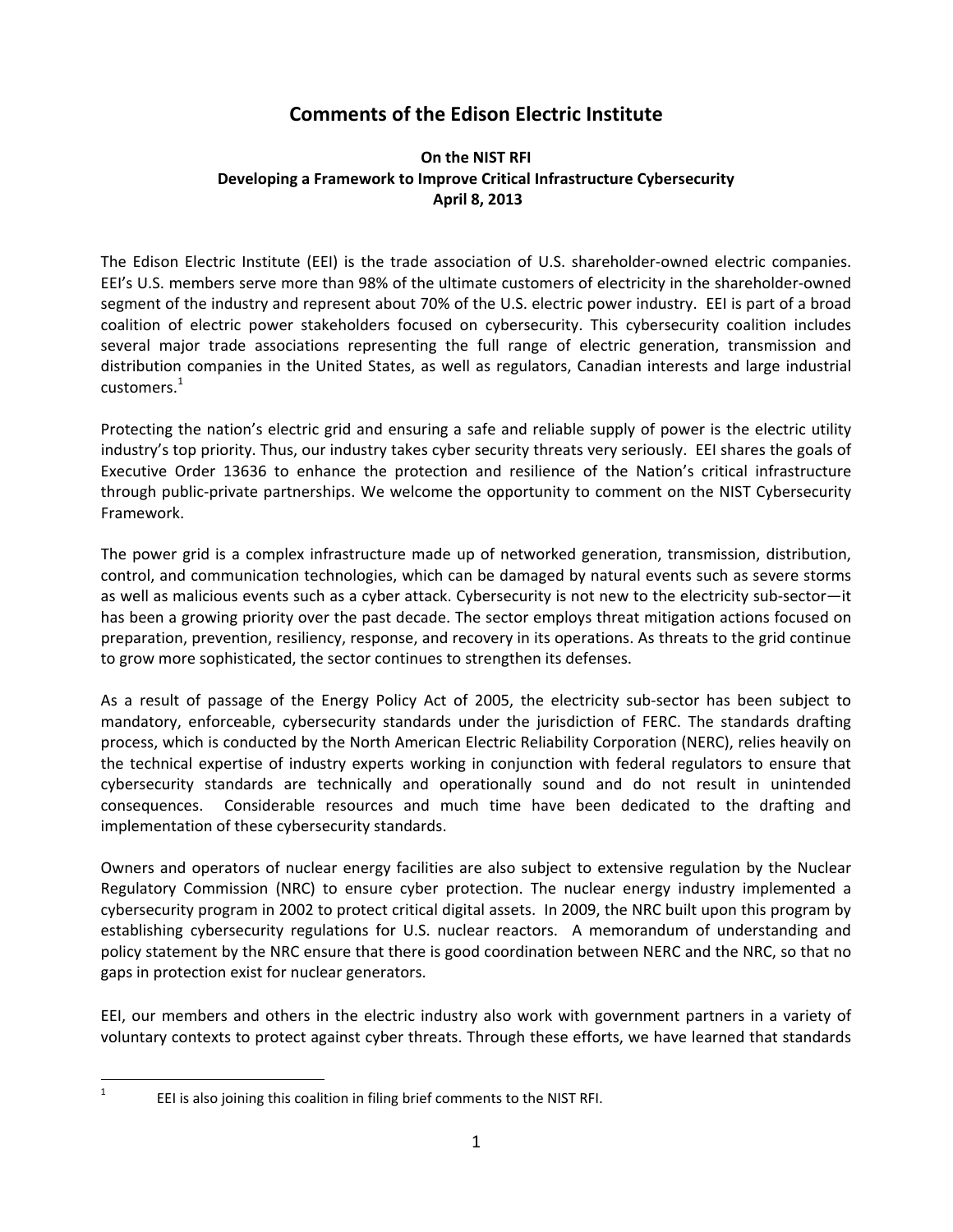enforce good business practices and encourage a baseline level of security, but standards alone are not sufficient because the cybersecurity threat environment is constantly changing and threats and our nation's  adversaries evolve rapidly.

Imminent cyber threats require quick action and flexibility. Timely dissemination of threat information and analysis must play an important role in informing protective actions. Therefore, EEI strongly supports the provisions of the Executive Order furthering timely information sharing about cyber threats among the government and owners and operators of critical infrastructure.

 Close collaboration between government and industry is needed to truly mitigate cyber risk**.** Just as our industry does not have intelligence gathering capabilities, the government does not have the expertise to operate an electric utility system. Close collaboration with the government is also needed to practice emergency response protocols before a disaster strikes. Both industry and government have roles to play, which require a close working relationship. Our efforts will be vastly improved with better information sharing ability and a clearer understanding of roles among various government agencies, which the Executive Order seeks to achieve.

 EEI also agrees with the Executive Order that a Cybersecurity Framework "shall provide a prioritized, flexible, repeatable, and performance-based, and cost-effective approach."<sup>2</sup> To that end, we believe that the framework must:

- 1. Be high-level and flexible, to ensure that the Cybersecurity Framework can be adapted to the Nation's diverse critical infrastructure sectors, without unintended consequences;
- 2. Build upon each sector's existing processes, standards and guidance, including sector-specific regulatory standards which already exist in the electric and nuclear industries;<sup>3</sup>
- 3. Avoid time-consuming and unnecessary duplication of efforts; $4$
- 4. Preserve and build upon existing public-private partnerships;<sup>5</sup> and
- 5. Be risk-based and cost-effective.

# **EEI Responses to NIST RFI Questions**

## **I Current Risk Management Practices**

# 1. What do organizations see as the greatest challenges in improving cybersecurity practices across  **critical infrastructure?**

 Our greatest challenge is obtaining timely, actionable and currently unavailable cyber threat information. Since the cybersecurity threat environment is constantly changing, the ongoing

  $2^2$  Section 7(b) of the Executive Order.

<sup>&</sup>lt;sup>3</sup> This is consistent with Section 7(a) of the Executive Order, which directs that the Framework "incorporate voluntary consensus standards and industry best practices to the fullest extent possible."

<sup>&</sup>lt;sup>4</sup> This is consistent with Section 10(c) of the Executive Order, which requires agencies to report on duplicative, conflicting or excessively burdensome cybersecurity requirements.

 $5$  See generally Section 8 of the Executive Order.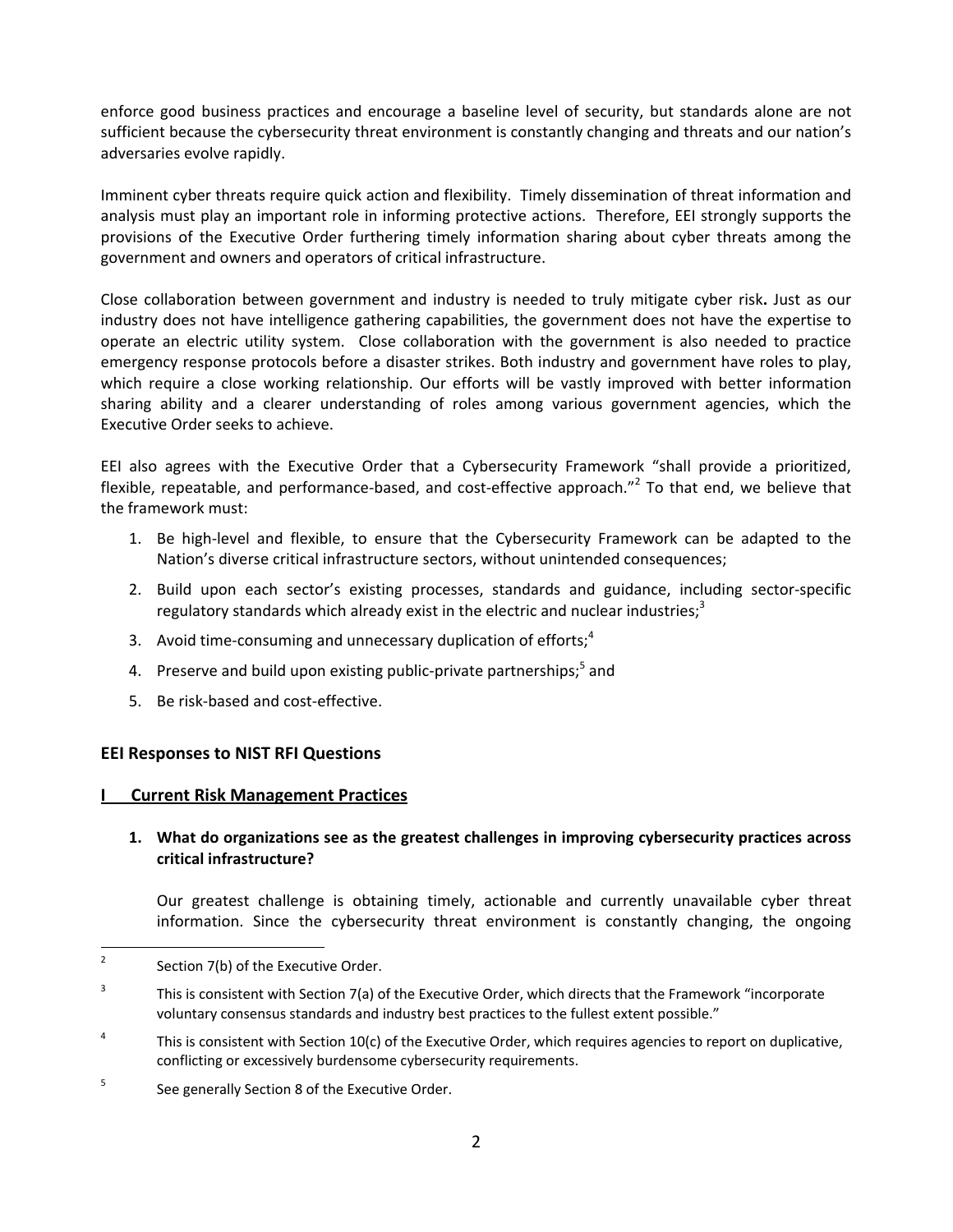dissemination of vulnerability and threat information and analysis is needed to inform protective actions. The federal government has considerable knowledge of these cyber threats while electric companies understand the operations of power systems. We need better mechanisms for the government and industry to provide for ongoing consultation, cooperation and the sharing of information with each other to alert companies to potential threats and provide guidance on mitigation of these threats. Such information is important to improving our risk assessment process since it will enable us to focus resources on likely risks.

 Expansion of the Enhanced Cybersecurity Services program to the electricity sub‐sector is one mechanism with the potential to improve information sharing between the federal government and the electricity sub‐sector. Therefore, we welcome speedy implementation of Section 4 of the Executive Order that directs the government to increase the volume, timeliness and quality of cyber threat information shared with the private sector.

Supply chain security is also a challenge. The software and hardware components that make up the information and control systems used by the electricity sub‐sector are manufactured by a very large number of different vendors, who often are either owned or operated internationally. New vendors and service providers, who may be less familiar with the security requirements and operating environments specific to the electricity sub‐sector, are also becoming a part of the sector's supply chain. This complex and dynamic supply chain introduces the risk that flaws or malware can be inserted accidently or intentionally into electricity sub‐sector information and control system components in a variety of ways.

 Individual companies do not have the resources to assess the supply chain integrity of every component – from millions of lines of software code to thousands of hardware components. However, companies are working with each other, the Federal government, and vendors to reduce the supply chain risk through a number of security efforts including: adoption of secure coding practices, application and component testing, improved procurement language, use of supplier monitoring tools and best practices, and analysis of software and hardware.

## 2. What do organizations see as the greatest challenges in developing a cross-sector standards- **based Framework for critical information?**

 One of the key lessons we have learned as we have worked to advance our own readiness is that while standards encourage good business practices and enforce a baseline level of security, standards alone are not sufficient to address cyber threats. Standards take a long time to develop and can provide a road map for our adversaries to evade security controls. It is extremely important to avoid conflicting or unnecessary standards that divert attention from the need for flexibility and creativity in the security context. The establishment of new, or worse, duplicative standards (even if voluntary) will unnecessarily divert resources and seriously hinder our ability to respond quickly and with agility to real‐time cyber threats.

 Given this, we believe strongly that the Framework must focus on communications, and existing guidelines and best practices rather than develop or refine detailed standards. The Framework must be flexible, risk‐centric, goals‐based and process‐oriented and avoid an overly prescriptive approach.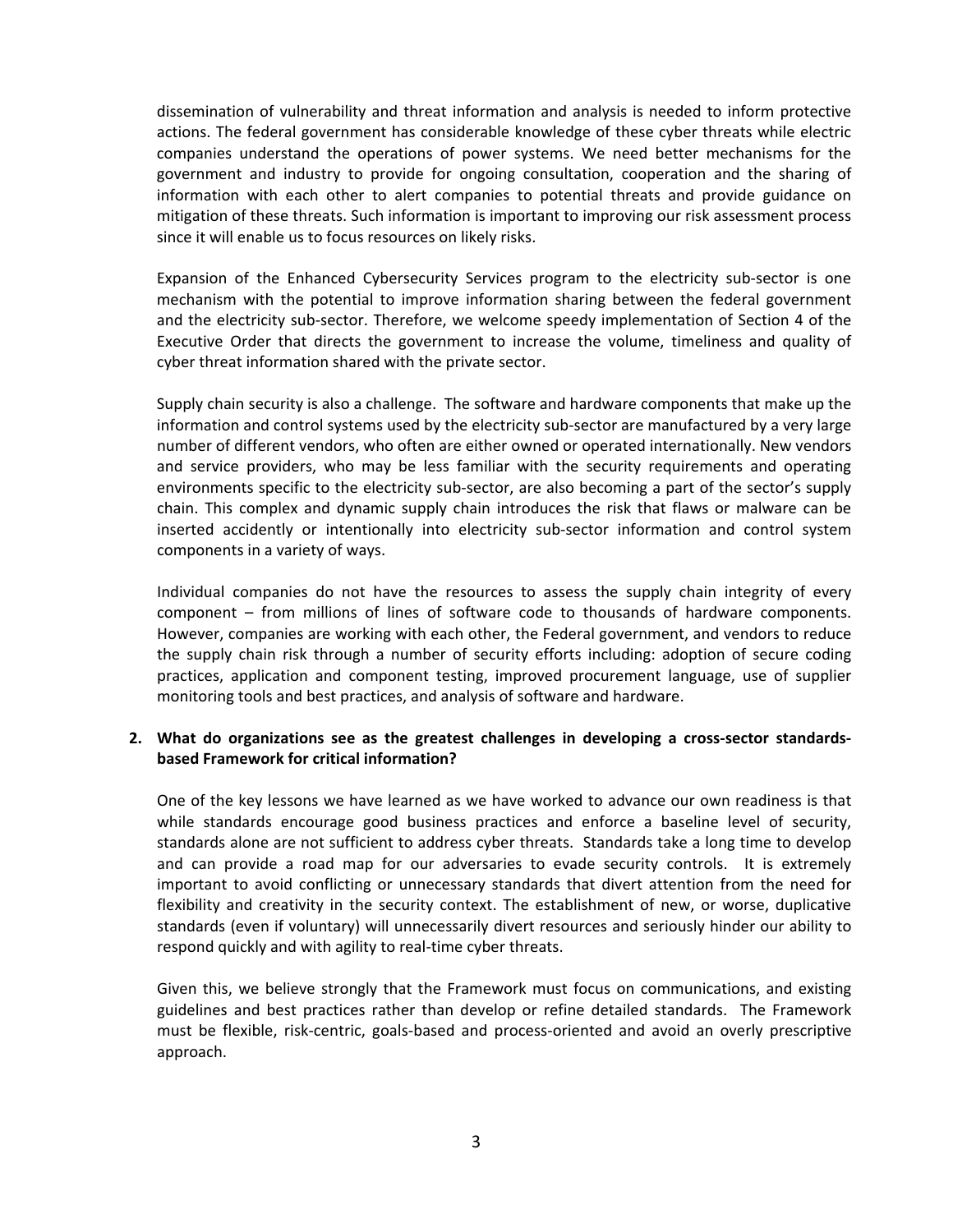- **3. Describe your organization's policies and procedures governing risk generally and cybersecurity risk specifically. How does senior management communicate and oversee these policies and procedures?**
- **4. Where do organizations locate their cybersecurity risk management program/office?**
- 5. How do organizations define and assess risk generally and cybersecurity risk specifically?
- 6. To what extent is cybersecurity risk incorporated into organizations' overarching enterprise risks  **management?**
- 10. What performance goals do organizations adopt to ensure their ability to provide essential  **services while managing cybersecurity risk?**

 We are responding to these questions concurrently because we believe it is important to focus on the main principles, not implementation details. In our experience every organization in our industry operates somewhat differently, but we believe these operational differences are not particularly critical variables in and of themselves. The important thing is that protecting the nation's electric grid and ensuring a reliable supply of power is the electric power industry's top priority and assuring cybersecurity and resilience is part of achieving that priority.

 Through EEI, CEOs of our members and other utility associations have personally engaged in multiple discussions of cyber issues and met with various governmental agencies to discuss cyber issues. EEI is conducting several cyber education, best practice and training initiatives as well.

 Under the auspices of National Infrastructure Advisory Council (NIAC), several electric industry CEOs now are engaged in an ongoing partnership with the White House National Security Staff and senior officials throughout the government, including Department of Energy (DOE) Deputy Secretary Daniel Poneman and Department of Homeland Security (DHS) Deputy Secretary Jane Holl Lute. This collaboration has resulted in classified briefings to make senior industry executives aware of the full scope of the threats facing the electric grid, as well as a commitment from government representatives to improve the flow of information between the government and industry. Other initiatives for this government‐industry partnership include addressing legal, technical, and procedural hurdles associated with the deployment of proprietary government technology on utility networks to improve real‐time situational awareness, and a directive to identify roles and responsibilities that will expedite response and recovery should a major power disruption occur.

 Further, DOE and DHS, in partnership with the private sector, have undertaken the *Electricity Subsector Cybersecurity Capabilities and Maturity Model* (ES–C2M2) to strengthen the industry's cyber readiness by enabling electric utilities and grid operators to assess their cybersecurity capabilities and prioritize their security investments. Beyond this, many of our members work closely with DHS and the U.S. Secret Service to prepare for events of national significance; they also work with the National Security Agency (NSA) and Department of Defense (DOD) on addressing mission‐critical electric power needs "on the ground" at the base level and from the national perspective.

 EEI is also coordinating voluntary action by its member companies to vigorously stay ahead of the threats to operation of critical infrastructure. Working with The Chertoff Group, EEI and its members are conducting a "Threat Scenario Project." This project represents an exhaustive effort to provide a self‐assessment tool by which EEI members can thoughtfully review a wide range of threats – including, but not limited to, cyber and physical attacks – that might impact their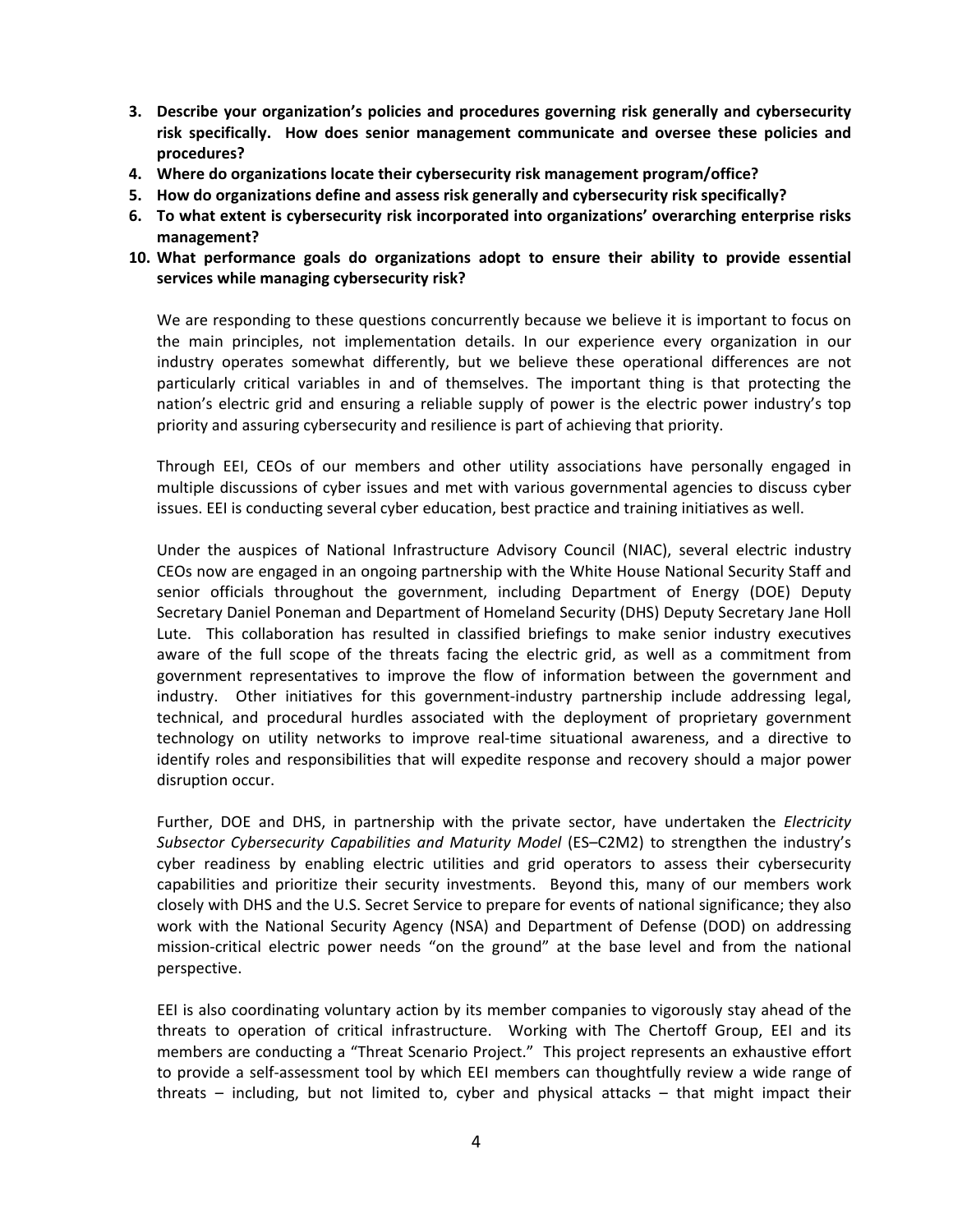operations and at the same time evaluate measures to mitigate and expedite recovery from the consequences of these threats. The Threat Scenario Project is designed to explore high‐ consequence, low‐frequency threats facing electric utility companies. The information contained in this tool is enhancing executive awareness and stimulating further consideration of preparedness, prevention, response, and recovery activities.

 Another important initiative, which EEI members have undertaken to protect our critical infrastructure, is the Spare Transformer Equipment Program (STEP). This was developed in response to an industry-wide desire to cost-effectively improve reliability, particularly in the event of deliberate destruction of electrical transformers in connection with a terrorist event. STEP was designed to ensure that sufficient spare transformer capacity is available pursuant to a mandatory sharing mechanism to allow an affected participating utility to restore its system following a triggering event with spare equipment from another participating utility. And although a triggering event requiring mandatory sharing is limited to an act of terrorism, STEP provides a ready mechanism for participating utilities to voluntarily share assets in the event of other catastrophic loss. Because of the broad industry participation in STEP, this capacity is geographically dispersed, and enjoys requisite FERC and applicable state commission approval of the transfers contemplated by STEP. Further, this process is not static; pursuant to the STEP agreement at least once each year participants adjust what equipment needs to be made available through STEP based on agreed upon contingencies for a "worst case" scenario. In addition, STEP remains open to any other utility that is not already a participant.

 In short, as part of the industry's overall responsibility to assure an extremely high level of reliability to our customers, electric companies work individually, collectively, with NERC and with several different federal agencies to maintain the reliability and the security of the computers, control systems and other cyber assets that help operate the electric grid. We are constantly working to strengthen and improve the security of our cyber systems and to identify and address any vulnerability.

 As part of our dedication to reliability, our industry designs our critical systems for resiliency so that there are multiple pathways and options to keep customers in service in the event that any element or interrelated elements of the system are damaged.

 Finally, as indicated in response to Question 1, our risk assessment processes will be improved if we can receive timely information from the government about cyber threats because knowledge of specific risks will better enable us to focus resources on such risks.

# **7. What standards, guidelines, best practices, and tools are organizations using to understand, measure, and manage risk at the management, operational, and technical levels?**

 In addition to the NERC and NRC cybersecurity standards, which are described in comments filed by NERC, the electricity sub‐sector uses:

- *Electricity Subsector Cybersecurity Risk Management Process* a cybersecurity risk management guideline developed by DOE, NIST, NERC, and industry subject matter experts;
- NIST SP 800‐30, *Guide for Conducting Risk Assessments*;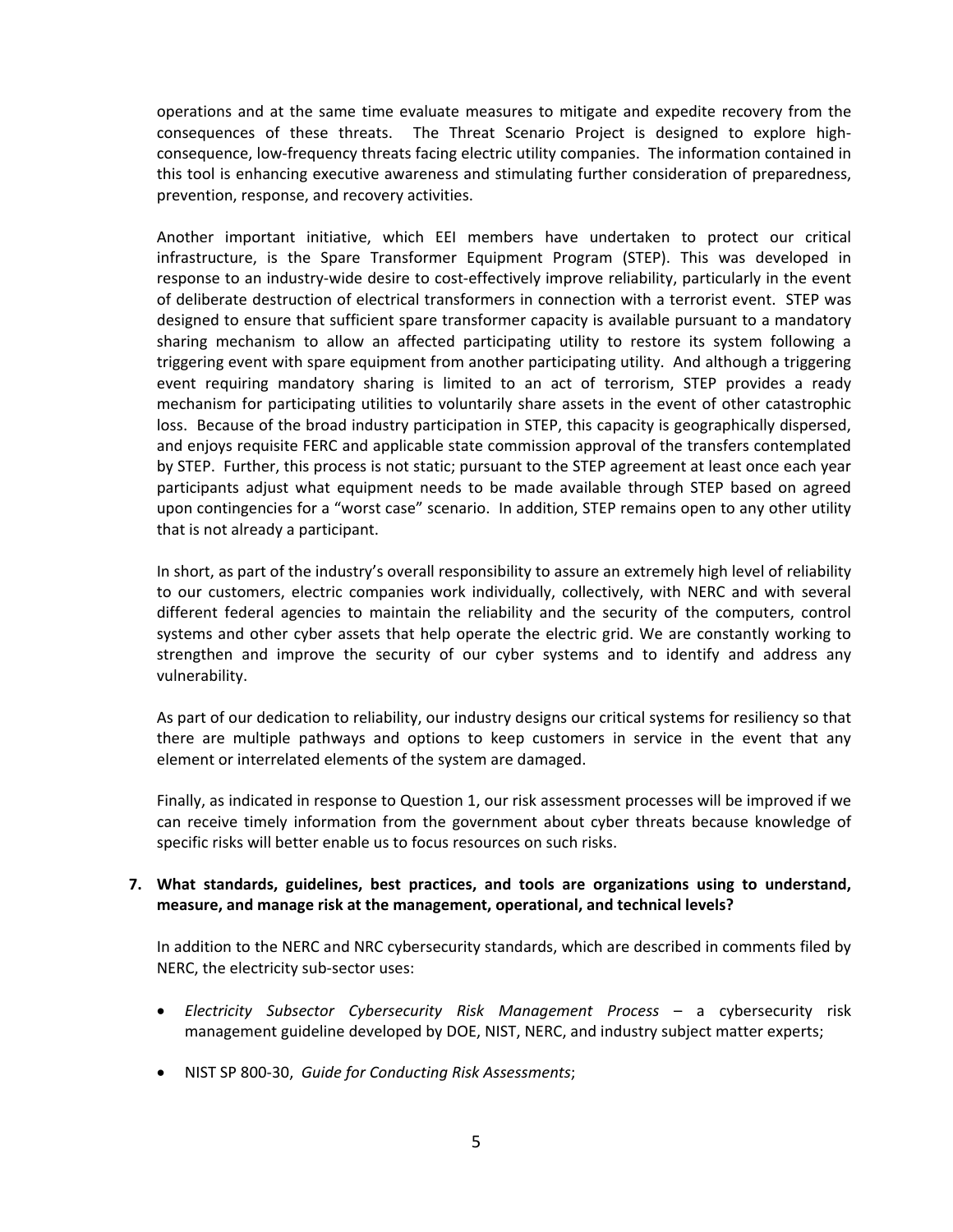- NIST 800‐37, *Guide for Applying the Risk Management Framework to Federal Information Systems: A Security Life Cycle Approach*; and
- NIST SP 800‐39, *Managing Information Security Risk: Organization, Mission, and Information System View*.
- NERC Alerts, Section 810 NERC Rules of Procedure

 Electric utilities also benefit from the senior‐level NIAC engagement discussed earlier and a host of other information‐sharing venues. These include the DHS National Cybersecurity and Communications Integration Center (NCCIC) and the NERC Electricity Sector Information Sharing and Analysis Center (ES‐ISAC), both of which inform the industry on recommended preventative actions.

- 8. What are the current regulatory and regulatory reporting requirements in the United States (e.g.  **local, state, national, and other) for organizations relating to cybersecurity?**
- 11. If your organization is required to report to more than one regulatory body, what information  **does your organization report and what has been your organization's reporting experience?**

 The electricity sub‐sector is subject to mandatory NERC Critical Infrastructure Protection (CIP) and NRC cybersecurity requirements. Section 215 of the Federal Power Act and FERC gave NERC authority to develop enforceable cybersecurity standards. The NERC CIP‐002 through CIP‐009 standards were approved by FERC in 2008, making them mandatory for owners and operators of the bulk power system. Since 2008, the standards have been updated as the threat landscape continues to evolve. The NERC CIP standards are tailored to electricity sub‐sector cyber risks and focus on protecting Critical Cyber Assets through a number of security practices that support the reliability of the bulk power system. Version 3 is currently used by the electricity sub‐sector. Version 4 will replace version 3 on April 1, 2014 and Version 5 was filed with FERC on February 1, 2013.

 The Atomic Energy Act and the NRC created mandatory standards for nuclear power reactor licensees, 10 CFR § 73.54 "Protection of digital computer and communication systems and networks" for nuclear power plants. The regulation requires licensees to submit a comprehensive cybersecurity plan and an implementation timeline for NRC approval. A memorandum of understanding and policy statement by the NRC ensure that there is good coordination between NERC and the NRC, so that no gaps in protection exist for nuclear generators.

 Reporting occurs for many different purposes and in many different contexts. The range of reporting obligations stretches from accounting and governance to privacy, operational issues, outages and criminal investigations. Many of these reporting requirements focus on potential impacts of cyber acts and do little to help identify or respond to actual cyber threats.

 For example, the SEC requires reporting for information about cybersecurity as it relates to material investor interests; the FTC requires reporting to customers when certain financial information is compromised in a cyber situation (the red flag rule); state utility regulatory commissions may seek justifications for the recovery of costs incurred to protect cybersecurity and may seek information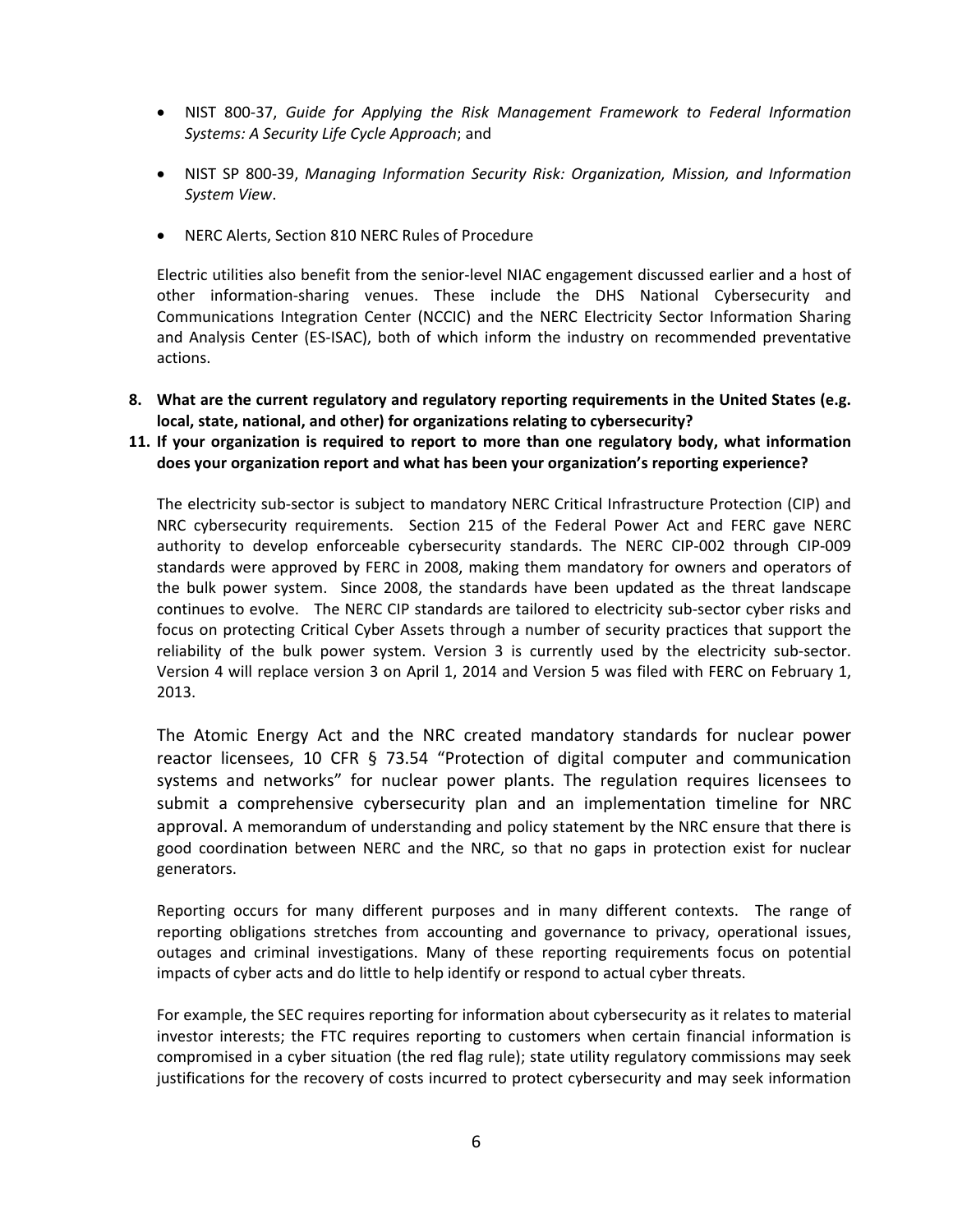about cyber events; DOE and EIA collect information about outages, including those relating to cybersecurity, and almost every state requires reporting to affected individuals when a cyber intrusion potentially compromises the privacy of individual confidential financial or other information. These kinds of notices usually do not and should not reveal sensitive information about the nature of the threat or breach that occurred and corrective actions.

 We urge NIST to focus, at least initially, exclusively on requirements that share information about cyber threats, intrusions, protective measures and warnings and are sufficiently detailed to be useful to others that could be subjected to similar events.

 In the electricity sub‐sector, NERC requires the reporting of reliability disturbances to its Regional Reliability Organization and NERC (Standard EOP‐004‐1); cyber events to the ES‐ISAC (Standard CIP 008‐3); and sabotage events to "appropriate systems, governmental agencies, and regulatory bodies" (Standard CIP 001‐2). The sector also has reporting requirements to DOE through Form OE‐ 417. Cyber events that interrupt electric system operation must be reported to DOE within an hour of the incident (Emergency Alert). Cyber events that could impact the adequacy or reliability of the electric power system must be reported to DOE within 6 hours of the incident (Normal Alert). DOE reporting is also required within 6 hours if more than 50,000 customers lose electric service for an hour or more and when fuel supply emergencies could impact electric power system adequacy or reliability. Cyber events are also reported to state and local law enforcement and the FBI for investigation.

 With respect to the ES‐ISAC, NERC utilizes an alert system that helps inform electric utilities' response to cyber threats and vulnerabilities. The ES‐ISAC developed the following three levels of Alerts to formally notify the industry regarding security issues:

- Level 1 Industry Advisory These are purely informational and intended to alert registered entities to issues or potential problems.
- Level 2 Recommendation to Industry Recommends specific action by registered entities. Recipients are required to respond as defined in the Alert.
- Level 3 Essential Action Identifies actions deemed to be "essential" to bulk power system reliability. Like recommendations, essential actions require recipients to respond as defined in the Alert.

 Alerting utilities to potential threats and providing guidance on mitigation of those threats is an example of close industry coordination in defense of the larger system that does not require a formal standard. These Alerts and Notifications are a valuable tool to rapidly provide more detailed and tactical information to all components, assets and functions of the bulk power system. In total, NERC has issued 24 CIP‐related Alerts since January 2010 (22 Industry Advisories and two Recommendations to Industry). These Alerts covered items such as Aurora, Stuxnet, Night Dragon, and the reporting of suspicious activity.

 Our industry seeks to have an even better situational awareness of cyber events affecting the government and other sectors of the economy to the extent that these can affect the electricity sub‐sector as well. Our industry strongly supports the Executive Order as it seeks to address this need.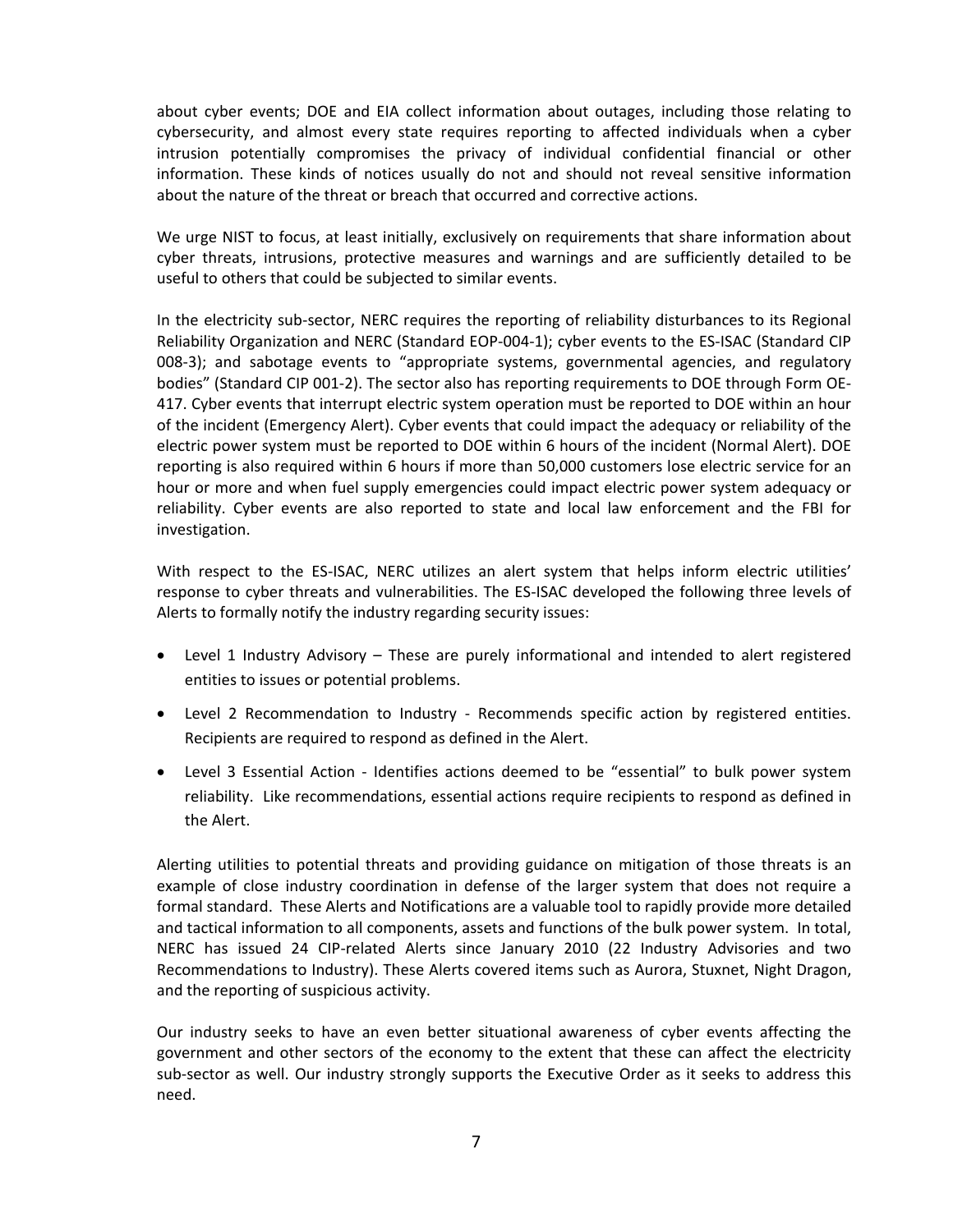**9. What organizational critical assets are interdependent upon other critical physical and information infrastructures, including telecommunications, energy, financial services, water, and transportation sectors?**

The electric power industry is interdependent with all of the sectors mentioned. --Further coordination with these sectors is needed.

## **12. What role(s) do or should national/international standards and organizations that develop national/international standards play in critical infrastructure cybersecurity conformity assessment?**

 The NERC CIP standards and processes apply to the interconnected grid in both Canada and Mexico and are thus international in nature. It is worthwhile to review international standards to obtain best practices.

# **II Use of Frameworks, Standards, Guidelines, and Best Practices**

- **1. What additional approaches already exist?**
- **2. Which of these approaches apply across all sectors?**
- **3. Which organizations use these approaches?**

 A number of approaches to cybersecurity already exist for the electricity sub‐sector, including mandatory and voluntary standards, frameworks, guidelines and best practices, many of which are discussed below. While standards may have a role in encouraging a baseline level of security and good business practices, standards alone are not sufficient because the cybersecurity environment is constantly changing and evolves rapidly. EEI strongly believes that the NIST Framework should be a high‐level and flexible tool, leverage existing approaches and public‐private cybersecurity partnerships and focus on cost-effective risk management. The Framework development process should not try to develop new cybersecurity standards because new standards will likely overlap and duplicate the existing approaches already in use by the electricity and other sectors.

#### The Electricity and Nuclear Sectors have Mandatory Cybersecurity Standards

 The electricity and nuclear sectors are the only critical infrastructure sectors with mandatory and enforceable cybersecurity standards. The Energy Policy Act of 2005 created an Electric Reliability Organization (ERO) to develop and enforce mandatory cybersecurity standards. NERC was designated as the ERO in 2006 and worked with electricity sub‐sector experts to develop the NERC Critical Infrastructure Protection (CIP) standards CIP‐002 through CIP‐009, which were approved by FERC in 2008, making them mandatory for owners and operators of the bulk power system. The NERC CIP standards are tailored to electricity sub‐sector cyber risks and focus on protecting Critical Cyber Assets through a number of security practices that support the reliability of the bulk power system. Since 2008, the standards have been updated as the threat landscape continues to evolve. Version 3 is the currently used by the electricity sub‐sector. Version 4 will replace version 3 on April 1, 2014 and Version 5 was filed with FERC on February 1, 2013. The Atomic Energy Act and Nuclear Regulatory Commission (NRC) created mandatory standards for nuclear power plants.

## The Electricity Sub‐sector Also Employs Voluntary Cybersecurity Guidance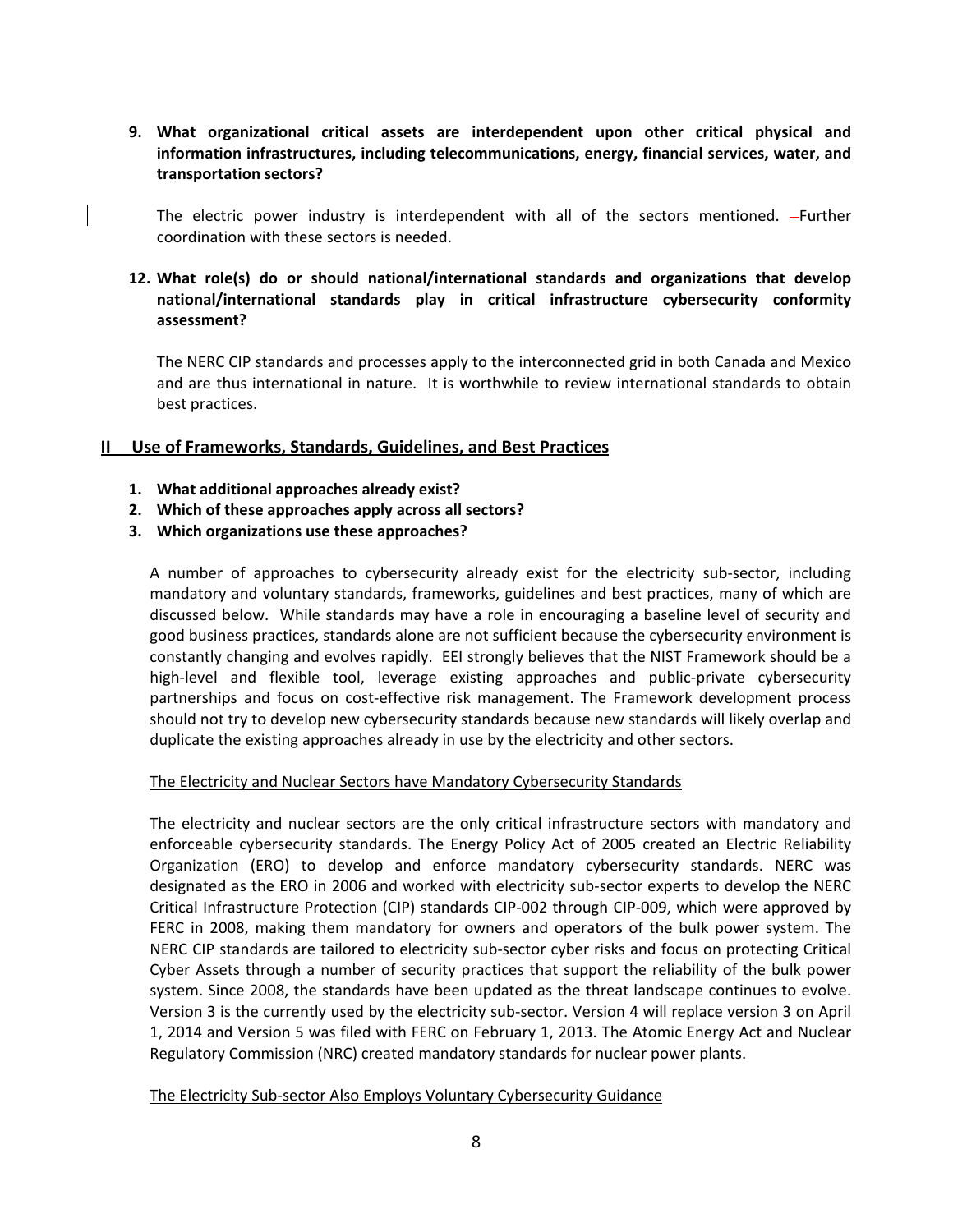The electricity sub‐sector recognizes that standards can elevate cybersecurity across a sector by requiring the implementation of minimum security measures that set a baseline for the sector's cybersecurity practices. However, this baseline security is not enough to secure the sector against a dynamic and rapidly evolving threat landscape. Therefore the sector partners with federal agencies, including NIST, the Federal Energy Regulatory Commission (FERC), the Department of Homeland Security (DHS), and the Department of Energy (DOE) to develop cybersecurity practices that improve sector‐wide resilience to cyber threats. In addition to the existing frameworks, standards, guidelines, and best practices ("cybersecurity guidance") developed in collaboration with the federal government, there is also cybersecurity guidance that has been developed by non‐governmental organizations. Examples of existing cybersecurity guidance that is tailored to and being used by the electricity sub‐sector include:

- *Electricity Subsector Cybersecurity Capability Maturity Model* (ES‐C2M2) a model developed by DOE, DHS, and industry subject matter experts to help electric utilities and grid operators to assess their cybersecurity capabilities and prioritize their investments to enhance cybersecurity.
- NISTIR 7628, *Guidelines for Smart Grid Cyber Security* a framework for assessing Smart Grid cybersecurity risk and applying the security measures to mitigate that risk.
- *Threat Scenario Project* an ongoing project by EEI, private sector experts, and its member utilities, to identify threats to the electric grid and practices to mitigate these threats. Identified threats include coordinated cyber attacks, as well as blended physical and cyber attacks. The project established common elements for each threat scenario, including a description, likely targets, potential threat actors, specific attack paths, and likely impacts of a successful attack. The project continues to evolve as the threat landscape changes in order to keep the industry prepared to identify and defend against emerging cyber threats.
- *Roadmap to Achieve Energy Delivery Systems Cybersecurity* a strategic framework for industry, vendors, academia, and government stakeholders to design, install, operate, and maintain a resilient energy delivery system capable of surviving a cyber incident while sustaining critical functions.
- *Vulnerability Analysis of Energy Delivery Control Systems* an Idaho National Laboratory report, based on assessments performed between 2003 and 2010 that describes common energy sector control system vulnerabilities and recommendations for vendors and asset owners to identify and reduce risks.
- IEEE 1686, *Security for Intelligent Electronic Devices* standards developed by the Institute of Electrical and Electronics Engineers (IEEE) that set minimum requirements for substation intelligent electronic devices.
- IEC 62351 series of information security standards for power system control operations developed by the International Electrotechnical Commission (IEC).

 Cybersecurity guidance used by the electricity sub‐sector, which are applicable to multiple sectors include: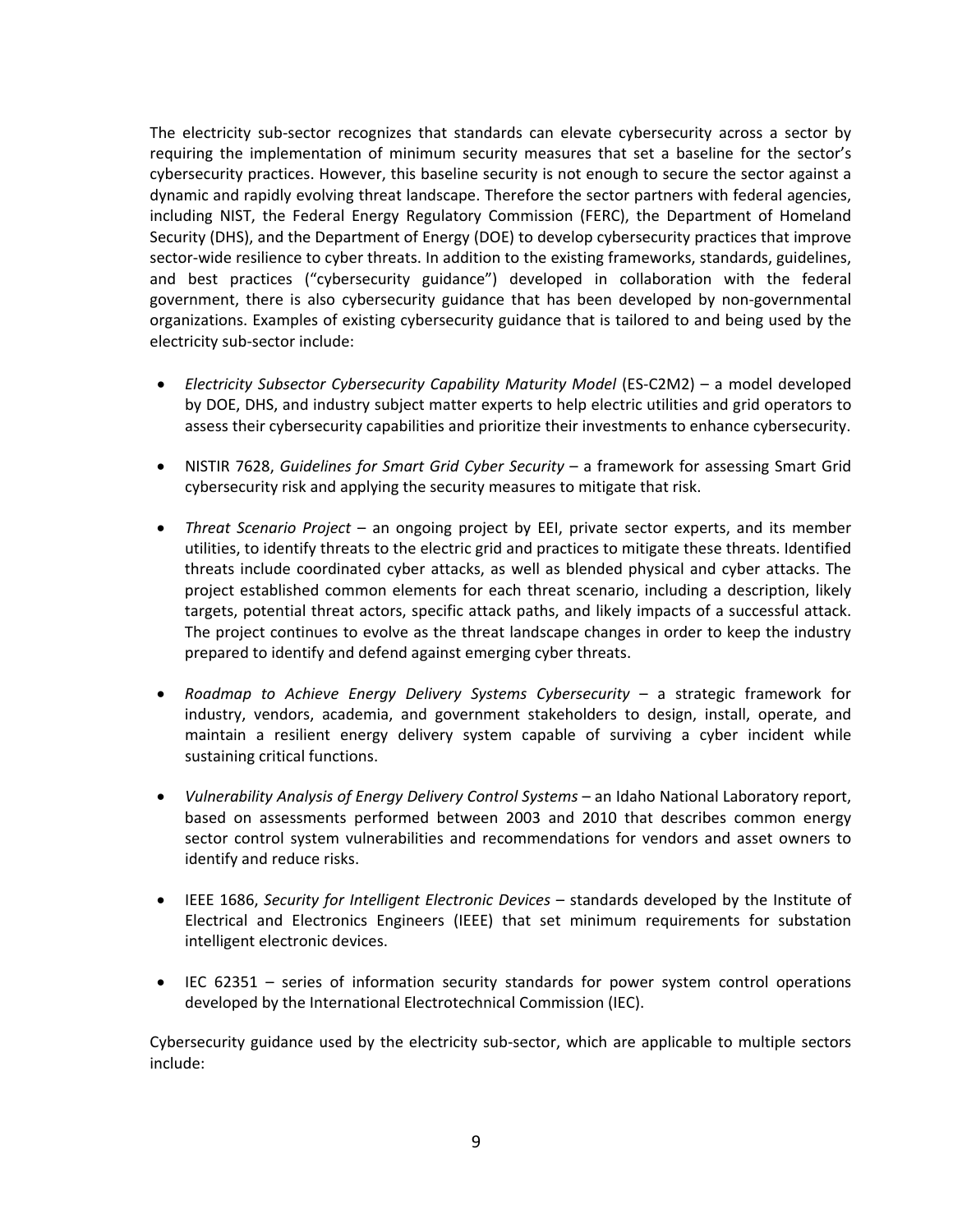- *Critical Controls for Effective Cyber Defense* technical measures to detect, prevent, and mitigate damage from the most common and damaging cyber attacks. Formerly named the SANS Top 20 Critical Controls, version 4.1 was released in March 2013 and is available on the SANS website.
- *Cyber Resilience Review* (CRR) DHS on‐site assessment program to measure and enhance the implementation of critical infrastructure cybersecurity programs.
- NIST SP 800‐82, *Guide to Industrial Control Systems (ICS) Security* a guide to control systems threats, vulnerabilities, and mitigation countermeasures.
- NIST SP 800‐83, *Guide to Malware Incident Prevention and Handling*.
- NIST SP 800‐153, *Guidelines for Security Wireless Local Area Networks (WLANs)*.
- NIST SP 800‐53, *Recommended Security Controls for Federal Information Systems and Organizations* – best practices in information security, which includes an appendix tailored to security of industrial control systems.
- ISO/IEC 27000‐series information security standards published by the International Organization for Standardization (ISO) and the International Electrotechnical Commission (IEC).
- IT Infrastructure Library (ITIL) a framework of information technology service management best practices.
- Control Objectives for IT (CobiT) a framework of policy, process, procedures, and metrics to govern IT operations, which includes risk management.
- *Process Control Domain Security Requirements for Vendors* outlines specific cybersecurity requirements based on best practices for suppliers of industrial automation and control systems. Developed by WIB, the International Instrument Users' Association.
- ISA99/IEC 62443 industrial automation and control system security standards developed by the International Society of Automation (ISA), which are being used by the International Electrotechnical Commission (IEC) to produce the IEC 62443 series of standards.
- *Cyber Security Procurement Language for Control Systems* security principles released by DHS for designing and procuring control systems products and services.
- Defense Information Systems Agency Security Technical Implementation Guide protection profiles for information assurance products.

 In addition to the development and use of cybersecurity guidance, the electricity sub‐sector collaborates with federal agencies, state and local agencies, and law enforcement to strengthen its cybersecurity capabilities. Electricity companies also actively participate in a number of cyber defense initiatives with their vendors, each other, and through coordinated industry initiatives.

- **4. What, if any, are the limitations of using such approaches?**
- **5. What, if any, modifications could make these approaches more useful?**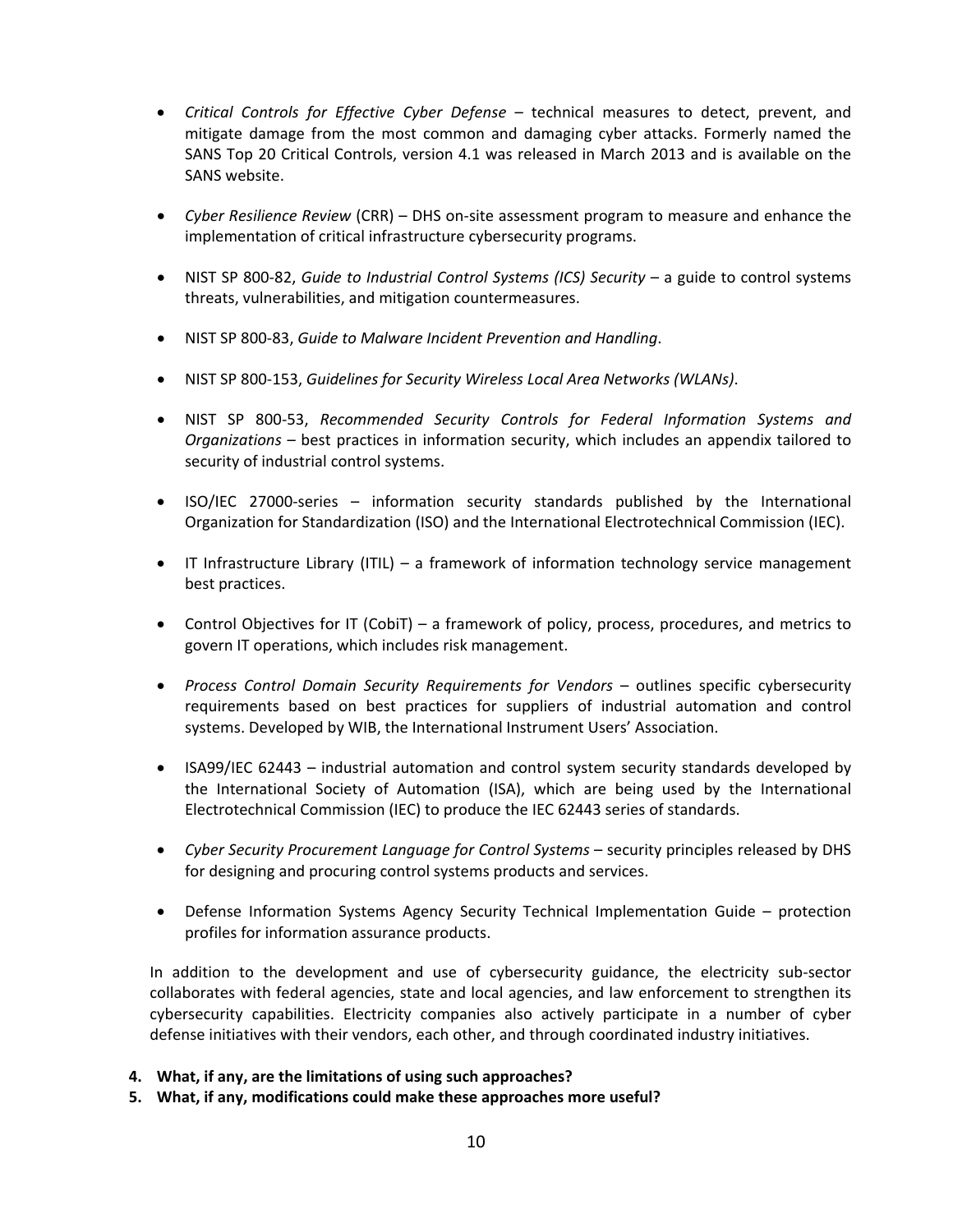- **6. How do these approaches take into account sector‐specific needs?**
- 7. When using an existing framework, should there be a related sector-specific standards  **development process or voluntary program?**
- 8. What can the role of sector-specific agencies and related sector coordinating councils be in  **developing and promoting the use of these approaches?**
- **9. What other outreach efforts would be helpful?**

#### Public‐Private Coordination Is Required

 Protecting the grid from cyber attacks requires a coordinated effort among electric companies, the federal government, other critical infrastructure sectors the electricity sub‐sector depends upon and the suppliers of critical electric grid systems and components. To complement its cybersecurity efforts and to address rapidly changing intelligence on evolving threats, the industry embraces a cooperative relationship with federal authorities to protect against situations that threaten national security or public welfare, and to prioritize the assets which need enhanced security**.** A well‐ practiced, public‐private partnership utilizes all stakeholders' expertise, including the government's ability to provide clear direction and assess threats, while owners and operators of the critical infrastructure develop mitigation strategies that will avoid significant adverse consequences to utility operations or assets.

 The NIST Framework should leverage existing public‐private partnerships. DHS and sector‐specific agencies have worked with the electricity sub-sector during the past decade to improve information sharing, operational resiliency, and emergency response capabilities of critical infrastructure. For example, in 2009, DHS developed the Private Sector Preparedness program (PS‐ Prep), a voluntary certification program for emergency preparedness.

## Focus on Risk Management for Essential Systems to Address Rapidly Evolving Threat and  Technology Advances

 Developing and implementing cybersecurity guidance to keep pace with rapidly evolving threats is challenging. Standards in particular take time and industry‐specific expertise to develop, review, approve, and publish. Such development processes are necessary due to the complexity and uniqueness of various information and control systems used throughout critical infrastructures. Business information and control system implementations vary widely among companies within a sector; therefore sector specific guidance may not even be applicable or necessary to some companies. The variation between companies in different critical infrastructure sectors is even greater. Also, cybersecurity guidance tends to be lengthy, requiring further time for asset owners and operators to review, analyze, and implement the guidance to their specific systems.

 To address rapidly evolving threats and technology advancements, the electricity sub‐sector supports a risk‐based, prioritized approach that identifies assets truly critical to the reliable and safe operation of the electric grid. This ensures the most essential elements of our systems receive the highest level of attention, as well as the resources necessary to secure them. However, to keep pace with threats to the electric grid, rapid and secure sharing of actionable threat information is needed to inform risk management processes.

 Threat information must be shared quickly through secure mechanisms within the critical infrastructure sector and between the sector and the federal government. This information must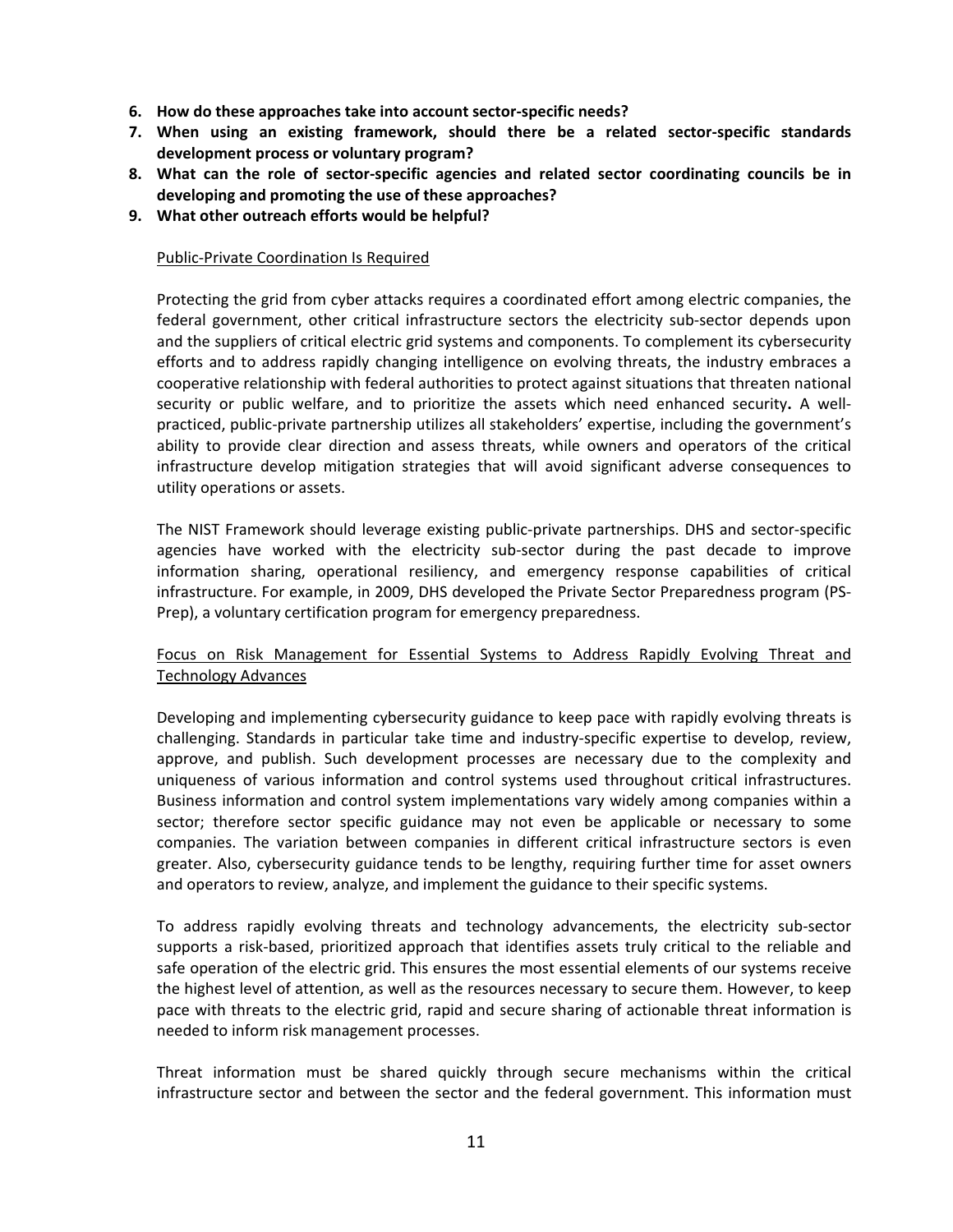also be shared rapidly and securely with the vendors and service providers the critical infrastructure sectors rely upon. In turn, these vendors and service providers need guidance for responding to the threat information in a manner that best serves their critical infrastructure customers, pertaining to the services they provide.

 The federal government's threat intelligence is often classified, which slows down its sharing with and use by private sectors. Also, the federal government may not have the technical expertise specific to critical infrastructure to determine which threat information is most needed by the sector. Within a critical infrastructure, antitrust laws may inhibit information sharing among companies.

 Although privacy is an important concern for the electricity sub‐sector (see section III for more on privacy), the threat information the sector needs are digital signatures or fingerprints such as IP addresses and other indicators of compromise left behind by attackers. This threat information is based on analysis of past attacks and does not contain personal information that triggers privacy protections.

 EEI supports the measures outlined in section 4 of the Executive Order aimed at increasing the "volume, timeliness, and quality of cyber threat information shared with U.S. private sector entities so that these entities may better protect and defend themselves against cyber threats." Improving information sharing requires establishing trust between and within the federal government, critical infrastructures, vendors, and service providers. The private sector must have confidence that the government will use the information it receives from sector companies for national security purposes and not publicly disclose or use the information to impose regulatory penalties. NIST should be aware that the electricity sub‐sector is required by critical infrastructure protection standards to implement and document a security program that identifies, classifies and protects sensitive information associated with critical cyber assets (CIP‐003 R4). With strong information protection measures already in place, the sector is well‐positioned to work with the federal government to receive and protect sensitive threat information that could allow electric utilities to further strengthen its cybersecurity protections.

Leveraging existing public-private partnerships and relationships are important for improving information sharing. Other challenges to this information sharing include antitrust laws, which may inhibit sharing within and among sectors.

# Avoid Unintended Consequences of New Cybersecurity Guidance on Sectors with Established Voluntary and Mandatory Practices

 Although new cybersecurity guidance aimed at improving critical infrastructure cybersecurity may work for some critical infrastructure sectors, it could have unintended, negative impacts on sectors such as the electricity sub-sector with existing mandatory and voluntary standards. Mandatory, regulatory standards take priority over voluntary standards and practices because non‐compliance is a high risk, especially when substantial monetary penalties are involved (e.g., NERC CIP standards). However voluntary standards also increase risk as non‐compliance can create liability and reputational risk. Given the vast number of already existing cybersecurity standards, this becomes difficult and expensive for organizations to manage often due to potentially conflicting or ambiguous standards.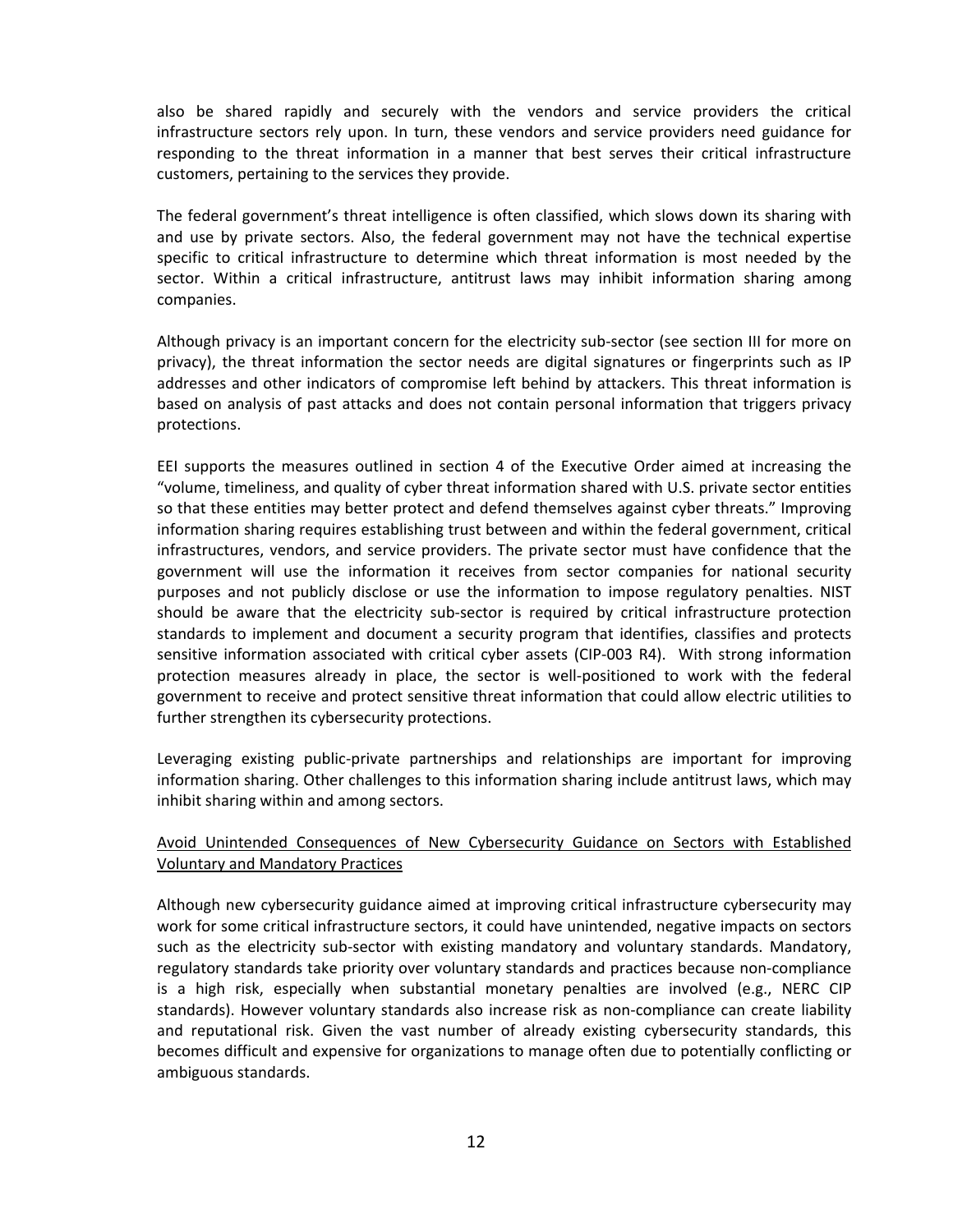Proving compliance often involves capturing evidence and extensive documentation, which increases compliance costs (resources). These costs to critical infrastructure should be carefully considered before developing or adopting new mandatory or voluntary federal or state cybersecurity guidance. Cybersecurity guidance should be cost‐effective. Compliance costs should be proportional to the cybersecurity improvements they bring to critical infrastructure.

 To mitigate these unintended consequences, new cybersecurity guidance should be closely aligned with existing guidance and risk management practices. Alignment means that the guidance will not conflict with existing cybersecurity guidelines or create double jeopardy situations. For a voluntary cybersecurity framework to be embraced by the private sector this alignment is particularly crucial for mandatory standards. Tools to facilitate the implementation of a new cybersecurity framework such as checklist summaries, use cases, and a map of the Framework to other sector specific and cross‐sector cybersecurity guidance will also help to encourage adoption.

#### Recognize that Voluntary Cybersecurity Guidance Is NOT Designed for Mandatory Compliance

 Voluntary frameworks, standards, guidelines, and best practices are designed to aid critical infrastructure in managing risk and applying the necessary security controls. The processes used to develop voluntary guidance are not designed to produce enforceable guidance. Mandatory standards require developing agreed upon, clear, concise and unambiguous language upon which compliance can be equitably measured against. The NIST Cybersecurity Framework is intended for voluntary use. The voluntary use of the framework should be clearly stated within the document(s) developed by NIST as well as in outreach efforts associated with the Framework. However, the Cybersecurity Framework and other cybersecurity guidance can be used to inform existing regulatory development processes, as described in section 10 of the Executive Order.

#### Consider that Cybersecurity Guidance Can Help Attackers

 Cybersecurity guidance, intended to improve critical infrastructure cybersecurity, can also provide guidance to attackers by giving them a "blueprint" to the security measures a sector is required or encouraged to implement. In developing a framework to improve critical infrastructure cybersecurity, consideration should be given to the fact that this information can also provide knowledge to those looking to compromise our systems. A balance between detailed requirements and the risk of publishing this information should be considered throughout the Framework development process.

#### Support the Role of DOE and Sector Coordination Councils

DOE is the sector-specific agency for the electricity sub-sector. DOE has already led the development of cybersecurity guidance specific to the electricity sub‐sector. In addition, DOE provides incentives for research development and deployment of advanced electricity sub‐sector cybersecurity solutions through its Cybersecurity for Energy Delivery Systems program, which is  guided by the *Roadmap to Achieve Energy Delivery Systems Cybersecurity* and input from sector subject matter experts. DOE's operational knowledge of the electricity sub-sector gives it the unique capability to further assist the electricity sub‐sector by developing implementation guidance, education, and training for the Cybersecurity Framework developed by NIST.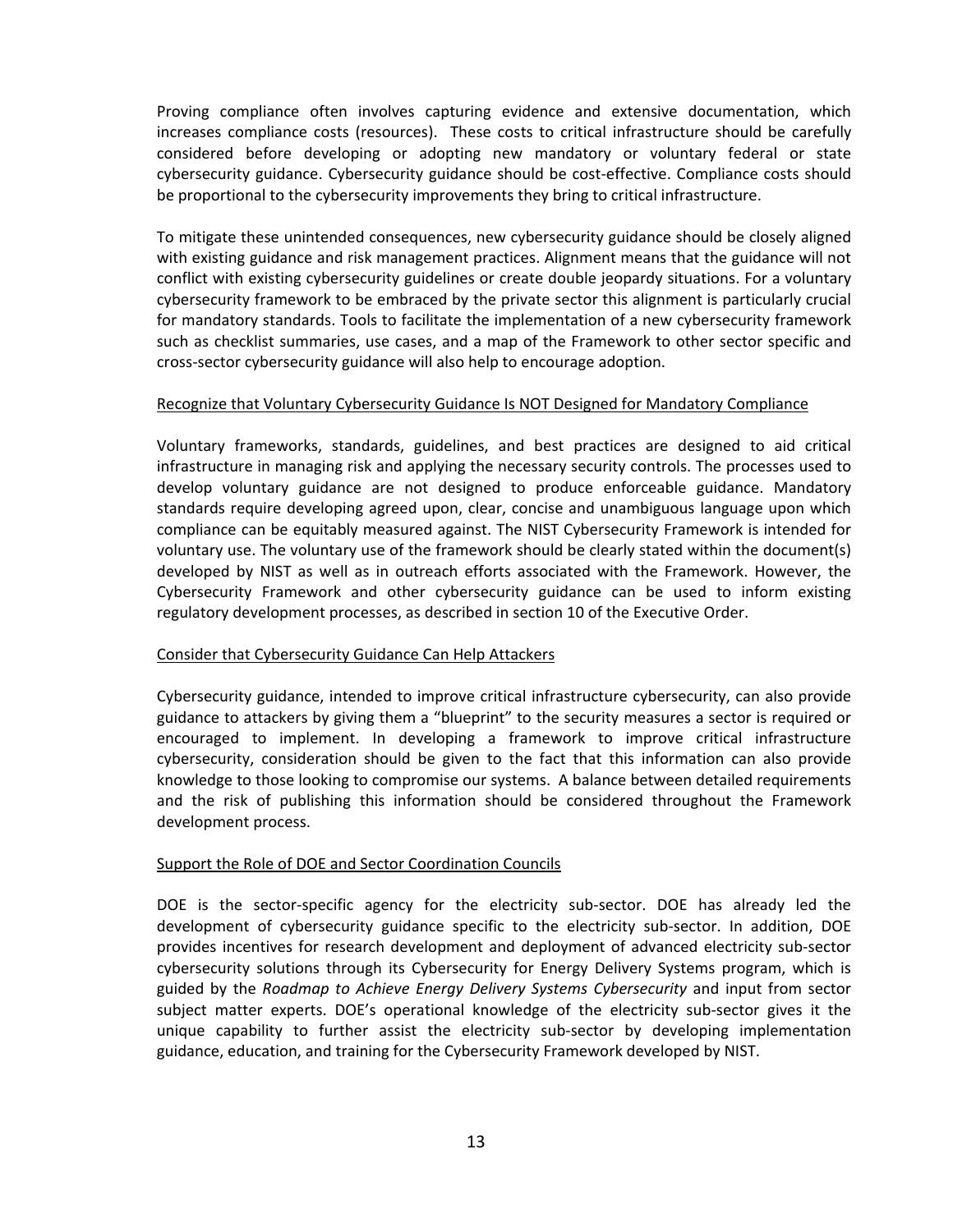The sector coordinating councils, the Electricity Sub‐sector Coordination Council (ESCC) and the Government Coordinating Council (GCC), should focus on bringing together electricity and government executives to focus on key cybersecurity challenges such as sector‐wide incident response to a large‐scale cyber event. Working groups such as the Energy Sector Control Systems Working Group (ESCSWG) can be used to implement the coordinating council priorities.

# **III Specific Industry Practices**

 **The RFI sought information regarding adoption of the following nine practices:**

- **Separation of business from operational systems**
- **Use of encryption and key management**
- **Identification and authorization of users accessing systems**
- **Asset identification and management**
- **Monitoring and incident detection tools and capabilities**
- **Incident handling policies and procedures**
- **Mission/system resiliency practices**
- **Security engineering practices**
- **Privacy and civil liberties protection**

## **1. General Comments to Answer the Questions about these Practices.**

 The nine practices listed in the RFI are widely used by the electricity sub‐sector and are addressed by the NERC CIP standards and the other cybersecurity guidance listed above. The criticality and application of the practice may vary by entity, depending on the operation and information technologies used by an organization's systems and the implementation of these systems. Each poses a unique set of challenges, including implementation, administrative, operational, complexity, and cost. Therefore, a risk management process and a comprehensive strategy incorporating these and other practices for a defense‐in‐depth approach are needed to address these challenges.

Other practices used by industry include:

- Integration of physical security practices, enterprise IT, and energy control systems
- Robust personnel screening, training and awareness programs
- Threat intelligence and monitoring practices, including information sharing
- Configuration and vulnerability management practices
- Separation of control systems from Internet facing systems
- Removable media control and sanitization
- Change control processes to ensure changes to the IT infrastructure are performed in a controlled and coordinated manner and do not negatively impact cybersecurity
- Procurement protections to ensure products or services of prospective vendors are vetted prior to being approved for use
- Decommissioning practices such as wiping devices/media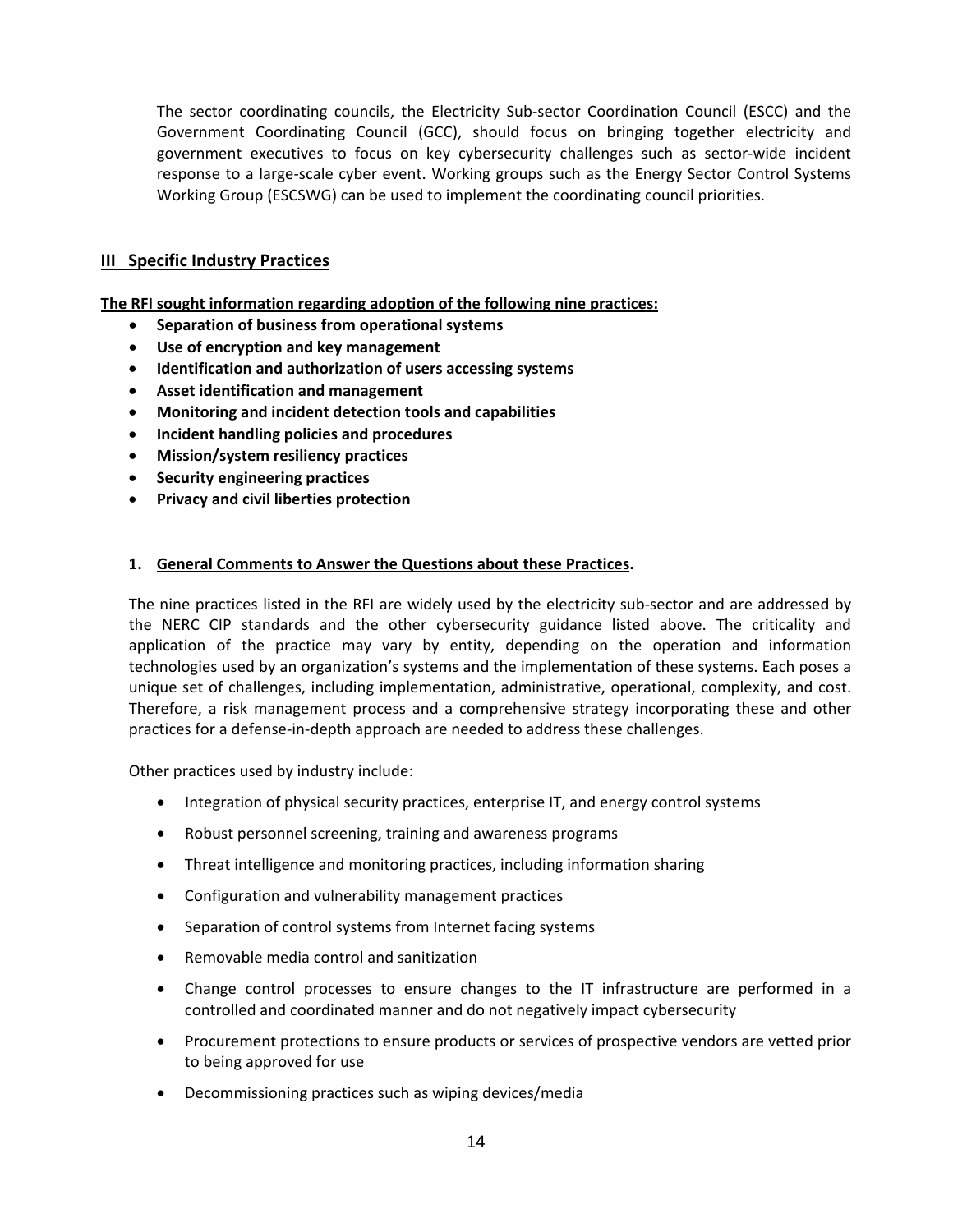**•** Forensics analysis

 Cybersecurity guidance focused on these practices and guided by an organization's risk management process are used for the development of internal cybersecurity policies, standards, and procedures for the protection of IT information and control system assets. During system design, the guidance is used for risk assessment, security by design, and procurement processes. During system operation, the guidance is used for ongoing security efforts, including monitoring, response, and system/asset/user management. As indicated previously, the ES‐ISAC provides a three tiered alert system to the electricity sub-sector that reflects the severity of cyber threats. However, more timely sharing of threat information by the federal government is critical to improve our efforts to identify risks for risk assessment and resource allocation purposes.

 As EEI indicated in the portion of our comment addressing risk management practices, protecting the nation's power grid and maintaining the reliability of our electricity supply is our top priority. All electric providers devote the resources necessary to satisfy the NERC CIP requirements. In addition almost all providers of transmission and distribution services and many, if not most electric power generators are subject to rate regulation by FERC and state public utility commissions which require a showing that costs of service, including costs of providing cybersecurity are "just and reasonable." As we commented earlier, the more information we have about the full scope of threats facing the electric grid, the better we can allocate resources.

# **2. Privacy**

 EEI's members have a long history of protecting the privacy of customer data and respecting the civil liberties of their customers. In view of the development of Smart Grid technologies, the electric industry has had to revisit industry privacy practices and as a result, even stronger privacy standards and practices have been developed, as described below. The electric industry continues to work with federal and state officials (including NIST), as well as other stakeholders to refine and improve its privacy standards and practices. Consequently, EEI's members generally have privacy practices in place based on widely accepted national and international standards and principles. Given that the electric industry is complex and EEI's members face varying state regulatory requirements, utilities have implemented these practices on a company‐by‐company basis. Therefore, EEI believes that the utility industry should continue to manage risks to privacy and civil liberties through the implementation and refinement of existing privacy practices and principles.

#### **Answers to Selected Questions regarding Privacy**

#### **1. Are these practices widely used throughout critical infrastructure and industry?**

 Protecting customer privacy is an important and well‐established priority for EEI's members, virtually all of whom have policies in place to protect access to customer data. Traditionally, privacy regulation of customer data has been the responsibility of the states, and virtually all of the states have developed various data privacy, access and disclosure laws governing utility customers. States and the federal government also have consumer protection laws safeguarding the interests of energy consumers.

 The deployment of Smart Grid technology has introduced new data collection and information sharing abilities related to customer data, and in recognition of the privacy and data access issues which have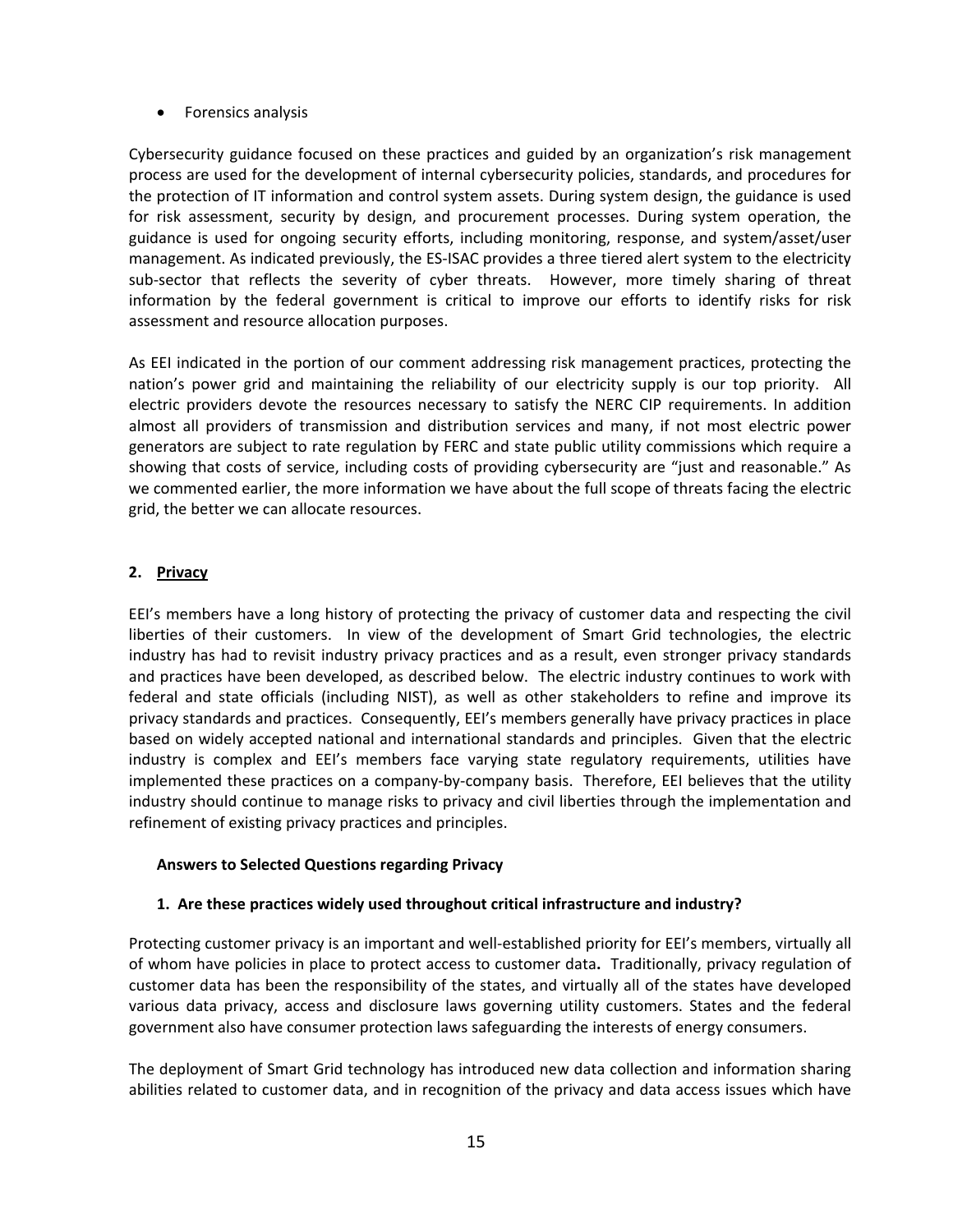been raised, electric utilities have acted in coordination with state and federal officials (including NIST), stakeholders and privacy experts to update their policies and procedures. Generally, these updated standards and practices are based on Fair Information Practice Principles ("FIPPs"), such as those outlined in the White House Report entitled "Consumer Data Privacy in a Networked World" and the Federal Trade Commission ("FTC") report entitled "Protecting Consumer Privacy in an Era of Rapid Change." Another example of a recent industry standard is NAESB REQ.22, which establishes voluntary Model Business Practices for Third Party access to Smart Meter‐based information. Similarly, Volume 3 ("Privacy and the Smart Grid") of NISTIR 7628 provides another example of updated industry guidelines/recommendations based on FIPPs principles. The NIST Cybersecurity Working Group ("NIST/CSWG") continues its work in this area through its Privacy Subgroup. More recently, the industry has been working with the Department of Energy ("DOE") to develop a voluntary code of conduct ("VCC") consisting of the following elements:

- Management and Accountability;
- Notice and Purpose, Choice and Consent;
- Use and Retention; Individual Access;
- Disclosure and Limitations;
- Security and Safeguards;
- **•** Accuracy and Quality;
- Openness, Monitoring, and Challenging Compliance; and
- **•** Enforcement Mechanisms.

## **2. How do these practices relate to existing international standards and practices?**

 As noted above, the aforementioned standards and practices are based on FIPPs that are internationally recognized. The Organization for Economic Co-operation and Development ("OECD") Privacy Principles represent an example of similar principles. Internationally, the OECD Privacy Principles provide the most commonly used privacy framework. Existing and emerging privacy and data protection laws reflect OECD Privacy Principles, which continue to serve as a basis for the creation of leading practice privacy programs and additional principles.

# 6. How are standards or guidelines utilized by organizations in the implementation of  **these practices?**

 Standards or guidelines of the kinds identified above provide useful references to EEI members in assessing the adequacy of existing policies and practices, and updating them where needed. EEI members have taken a number of steps individually to implement privacy standards and practices by developing, reviewing, updating and implementing internal privacy policies. Such efforts include creation by some EEI members of a "Privacy Officer" position, charged with overseeing corporate privacy policy issues, as well as monitoring necessary policy changes, and responding to privacy‐related concerns and inquiries. Likewise, other EEI members are tasking existing compliance officers with similar responsibilities.

 Additionally, some EEI members are forming internal organizations to review customer privacy issues and policies. Utilities are also gathering input and expertise from their legal departments in review of state privacy requirements as applied to customer privacy. Other utilities have developed data access policies, based on the privacy and data access consensus guidelines developed by EEI's members.